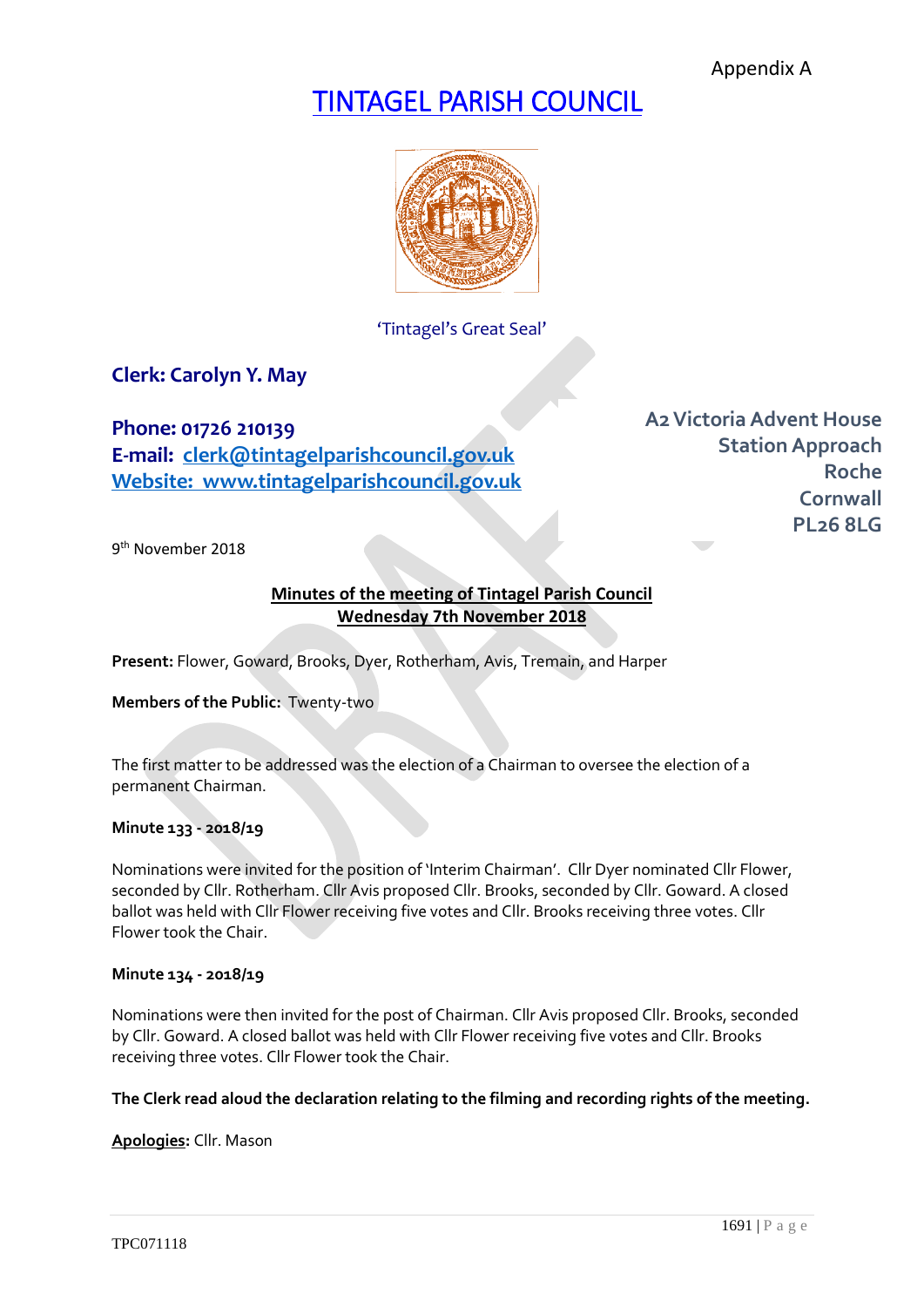# Appendix A

## **Declarations of Interest**

Cllr Flower declared an interest in PA18/10178

## **Invitation to members of the public to speak prior to the meeting**

## **Ms Tamara Hicks – PA18/09292**

Ms Hicks advised the meeting that, as owners of the duck farm, she and other members of her family were living on the site. This was required to enable the livestock to be checked, as necessary. She added that, currently, there are two static caravans at the site and that mains had been connected.

## **Ms Tamara Hicks - Street Pastors**

Ms Hick s advised the meeting that she had undertaken some research in relation to the possible use of Street Pastors in Tintagel, to deal with unruly behaviour. In particular, she had spoken with Bude Street Pastors. It was advised that Street Pastors were generally utilised in busy towns, with several different church groups being involved in the project. Whilst representatives from Bude Street Pastors were willing to speak with Councillors, it was felt that the project would not meet the requirements of Tintagel.

Ms Hicks had discussed the possibility of Tintagel committing to be part of a joint Bude/ Camelford Street Pastors group, however, that group would be utilised across the area and not solely in Tintagel. She suggested 'Street Angels' or 'Neighbourhood Watch' as an alternative means of policing the problem of social misconduct, adding that these groups have the benefit of 'drawing the community together'. Cllr. Flower stated that it was difficult to get people to work voluntarily.

Cllr Flower added that the police should be at Parish Council meetings. The Clerk advised that the police are aware of our meetings and have been invited to attend but have not done so. Cllr Flower stated that it should e demanded that the Police attend. The possibility of Special Constables/ paying for a police officer were alluded to.

Cllr. Tremain added that a major problem arises from underage drinking/ abuse of prescription drugs by young persons. She stated that there was a need for a holistic approach to the problem and make provision for the youth in the village.

## **Mr Roger Wicket – Appointment of Accountants**

Mr Wickett wished to speak on the matter of the appointment of Accountant. The Clerk advised that she was seeking an appropriate professional to deal with annual accounts. Unfortunately, several companies had declined to undertake Local Authority work, whilst others had not responded to communication from the Clerk. The meeting was advised that Mr Robert Rowe, was intending to set up his own Accountancy company and that he was willing to undertake the Parish Council's annual accounting work. It was **agreed** that the Clerk and the Chairman would meet with Mr Rowe to discuss the matter.

Mr Wickett raised several issues including the situation at the TVC. It was **agreed** that the Clerk would meet with Mrs Carol Coupe and Mrs Sue Gibson (Volunteers) and Mr Wickett (if he wished to attend) to discuss the operation of the till in relation to the correct accounting for VAT. Proper recording of sales had been at the heart of the VAT problem. The Chairman stated that there was no option other than to install an EPOS system.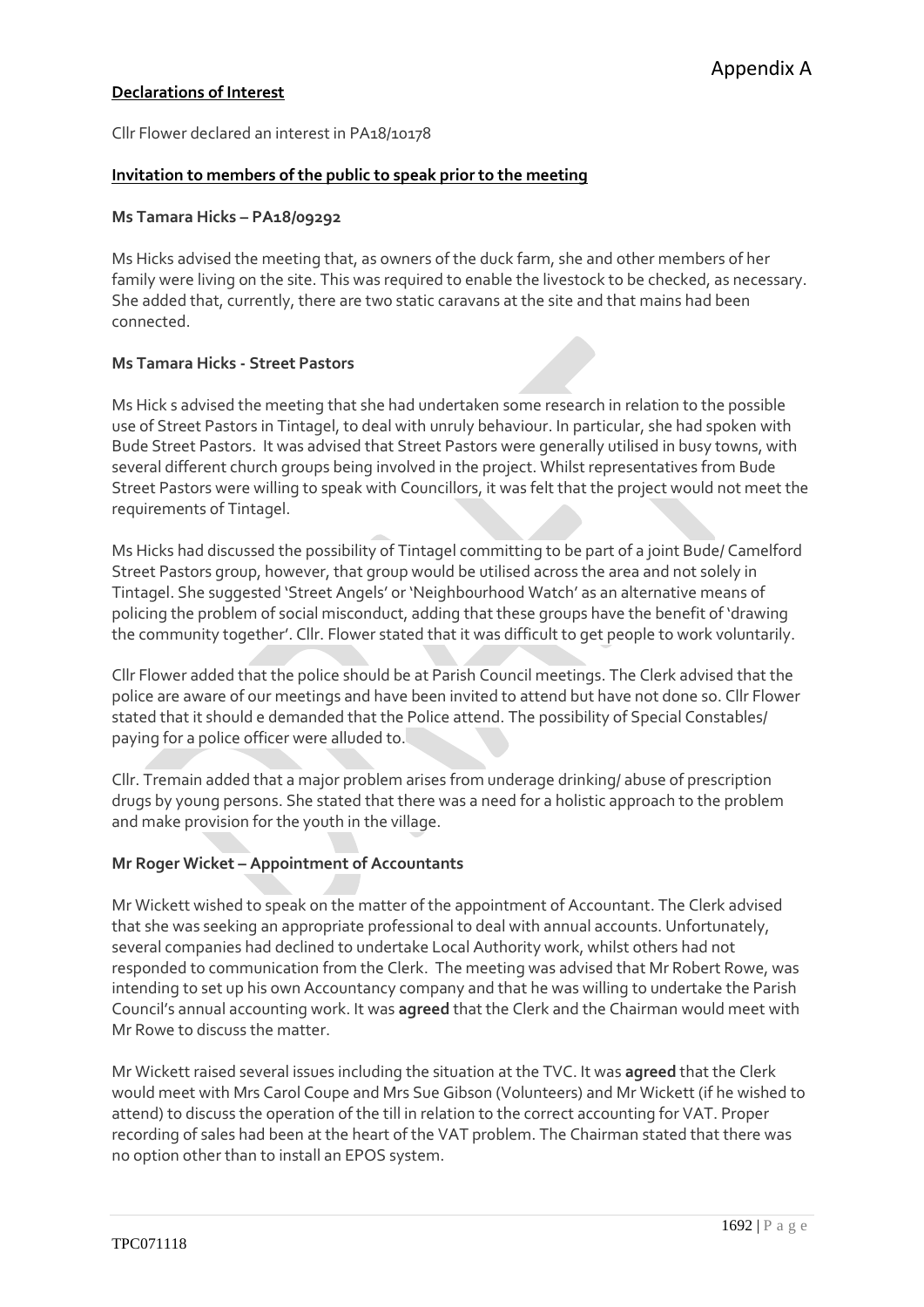Mr Wickett stated that Cllr. Avis had to provide proof to substantiate earlier statements made by her, in relation to VAT. He added that the statements of Cllr Avis had led to the decision to cease retail trade at the TVC. At that juncture, Mrs Susan Moth joined the discussion.

The Clerk advised that she had pointed out (in correspondence) that there were limitations to liability for statements made in the Chamber and that, as a previous Clerk to the Parish Council, Mrs Moth would be aware of the same. In any event, Cllr Avis had, a previous meeting, advised of her method of calculation.

Cllr Avis requested a right of reply to the comments, on two occasions. This was not granted due to the discussion being part of the public session.

Cllr. Dyer requested that the re-convened Extraordinary meeting be held as soon as possible.

## **Cllr Barry Jordan (Cornwall Council)**

Cllr. Jordan advised the meeting in respect of the following:

- PA14/02326 the decision of the Planning Department at Cornwall Council.
- His meeting with Scot Mann (MP) and Alison Hernadez (PCC) both will be in Tintagel to discuss various problems;
- Meeting with the Playing Fields Association and the attempt to raise £250,000 to demolish and rebuild the Tintagel Cricket Club building. He intends to approach local businesses for funding and alluded to potential funding sources within Cornwall Council.
- It is intended that the new facility would be available to everyone;
- Bowithick Hill Cllr Jordan is to meet with Oliver Jones (CC Highways) to discuss the condition of the same;
- Rates for public lavatories may be abolished in the 2019 budget.

## **19:44 hrs AGENDA**

**Meeting Minutes**

## **Minute 135 - 2018/19**

The Minutes from the Parish Council Meeting, held on the 3rd October 2018, were considered by the Members, on a page by page basis. No issues were raised in relation to the same and no amendments were requested.

It was **proposed** by Cllr. Brooks **seconded** by Cllr. Dyer and RESOLVED that the Minutes for the Parish Council Meeting, held on 5<sup>th</sup> September 2018, should be signed as a true record of the meeting. Six in favour two abstentions. **Carried**

## **Planning Applications**

## **Minute 136 – 2018/19**

## **Agreed by Email (due to time constraints):**

PA18/08732 – Crazy Mermaid, Trebarwith Strand - No objection PA18/09169 - Kay Mews, Fore Street, Tintagel – No objection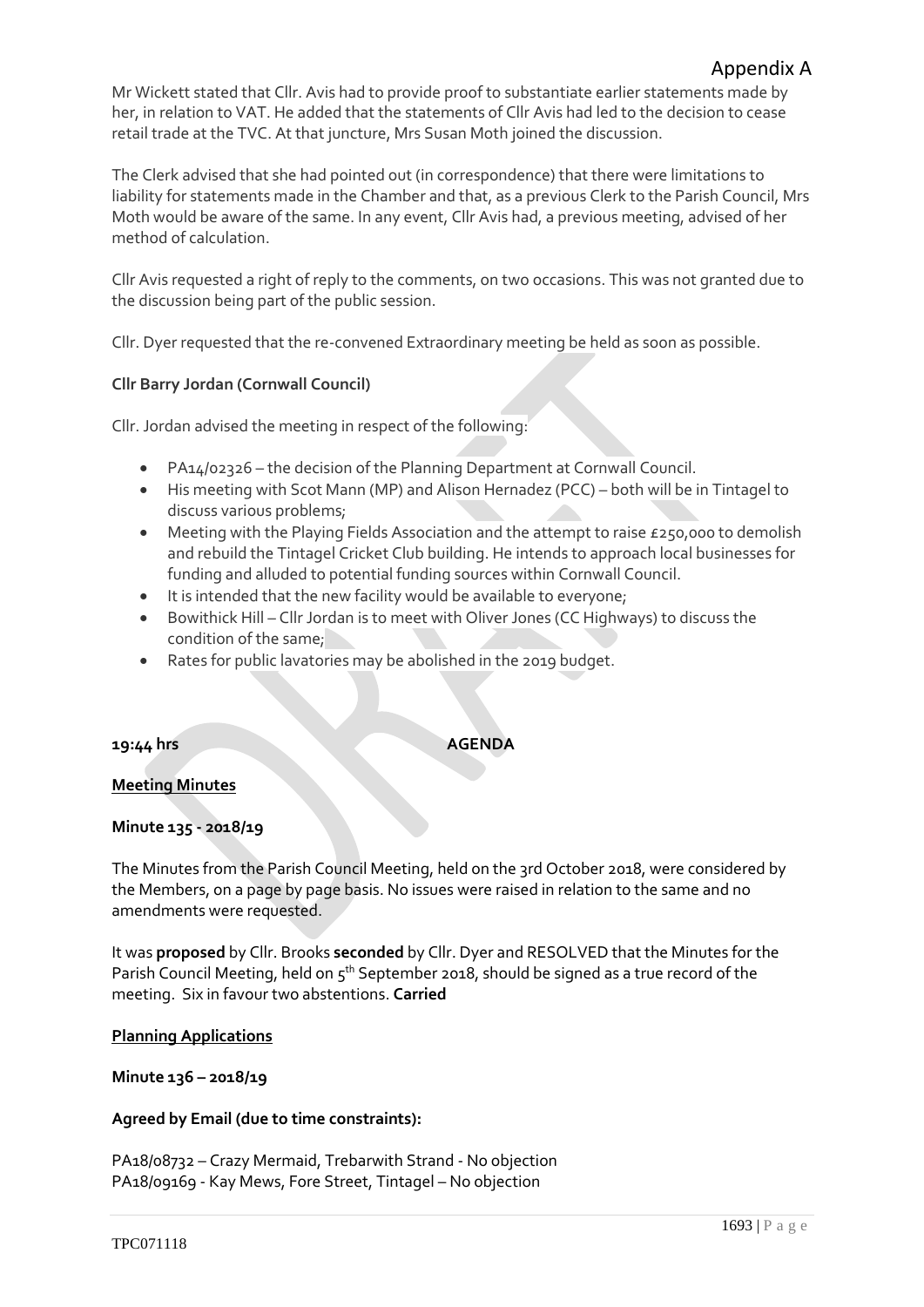PA18/09113 – Dunsford, Trethevy – No objection PA18/ 09075 – Trebrea Lodge, Trenale – No objection PA18/09096 – Trebrea Lodge, Trenale – No objection PA18/09106 – Land South of Westhome Trethevy Object – this is not deemed to be 'infill' and the houses will be sited behind the building line. A precedent will be created if approved.

Discussed at the PC Meeting of the 7<sup>th</sup> November 2018:

#### **Minute 137-2018/19**

**PA18/09292** – Tintagel Duck Farm (Retrospective)

Members discussed this matter at length. It was felt that, should the application be approved, there was a likelihood that an application for a permanent planning structure would be sought in time. Cllr Goward stated that the entrance/ exit to the site was unsuitable.

The need for a permanent presence at the site, for the management of livestock, was alluded to. Cllr. Avis stated that this was a new and local business and the Parish Council should be supporting these.

It was **proposed** by Cllr Rotherham, **seconded by** Cllr Avis and RESOLVED that the application would be supported but that there must be an 'agricultural tie' appended to any consent. Five in favour, three against. **Carried.**

#### **Minute 138– 2018/19**

#### **PA18/10224 -**Trecarne Farm, Trebarwith

It was **proposed** by Cllr Goward, **seconded** by Cllr Dyer and RESOLVED that there would be no objection to the application. All in Favour. Unanimous.

#### **Minute 139-2018/19**

**PA18/08560-** Pengenna Pasties, Atlantic Hotel, Tintagel

Cllr Goward stated that there was no detail; of works carried out, stated on the application.

It was **proposed** by Cllr Goward, **seconded** by Cllr Rotherham and **RESOLVED** that that the application be objected to. All in favour. Unanimous.

### **Minute 140 - 2018/19**

#### **Cllr. Flower declared an interest in this matter**

**PA18/10178 -** 4 Danmore Close Tintagel Cornwall PL34 0BX

It was **proposed** by Cllr Goward, **seconded** by Cllr Dyer and RESOLVED that there would be no objection to the application. All in Favour. Unanimous.

#### **Planning Decisions –** Noted

## **Accounts Payable**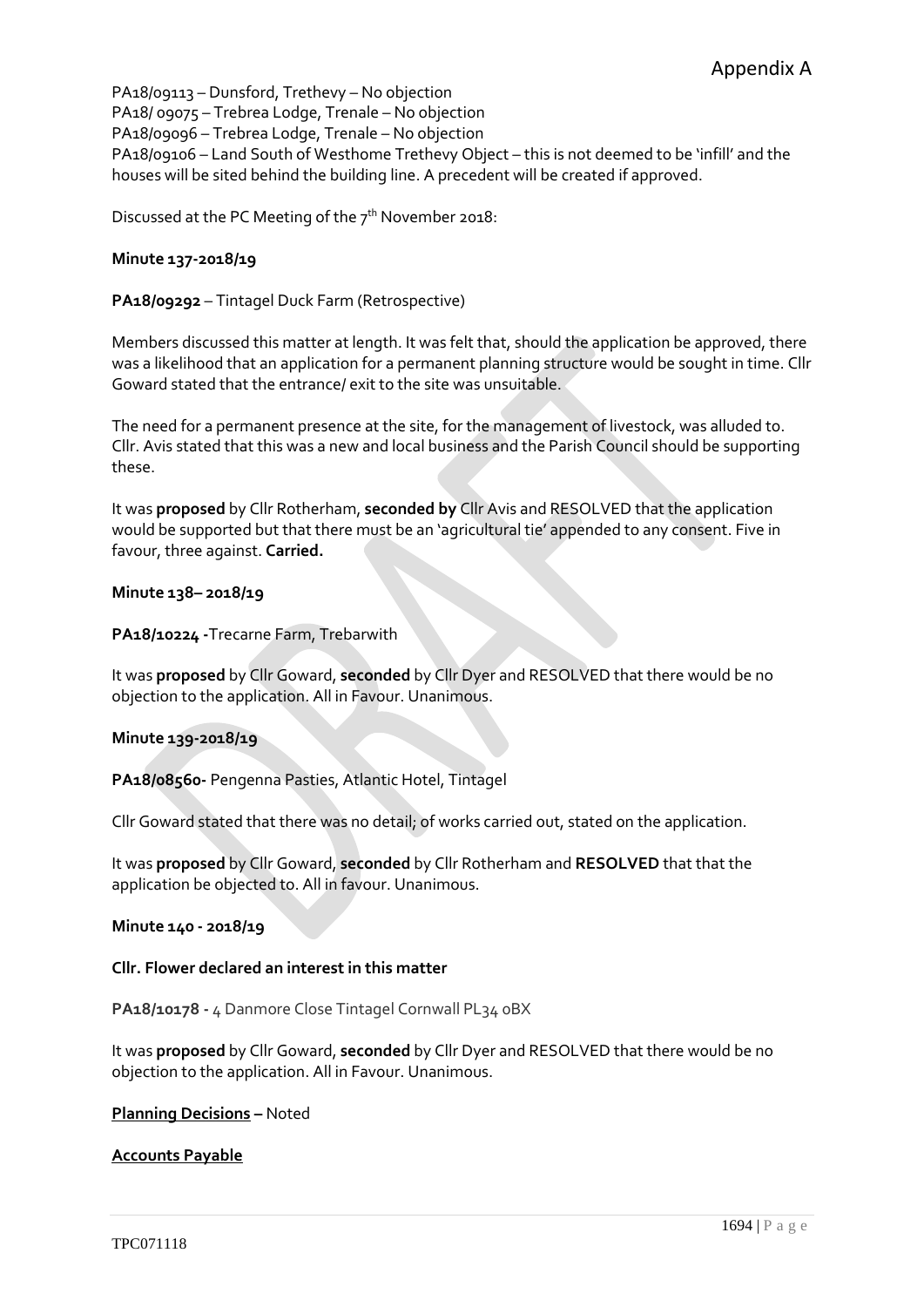#### **Minute 141- 2018/19**

It was **proposed** by Cllr Goward, **seconded** by Cllr Brooks and **RESOLVED** that that accounts be agreed and accepted. All in favour. Unanimous.

#### **Minute 142- 2018/19**

The Clerk advised the meeting of the outcome of the External Audit Review for 2017/18, highlighting the amended C/F sum to account for the float held by the TVC.

It was **proposed** by Cllr Goward, **seconded** by Cllr Brooks and **RESOLVED** that that External Audit be agreed and accepted. All in favour. Unanimous.

#### **New Social Hall**

#### **Minute 143- 2018/19**

The Clerk advised the Meeting that she had spoken with several Solicitors in relation to the submission of a pre-application for the proposed new social hall, off Trevena Square.

Most of those spoken to declined to undertake the work on behalf of a local authority. Tozers Solicitors (Exeter), indicated that they would do and that the costs would be circa £2,000.00. However, the Clerk was advised by the Solicitor that any condition placed upon a sale/ donation would possibly create a conflict of interest for the Parish Council.

It was suggested that the development of the TVC site would provide a better option for the provision of social hall facilities. It was **agreed** that the potential acquisition of additional space at the site should be pursued by the Clerk.

It was **proposed** by Cllr. Brooks, **seconded** by Cllr. Dyer and RESOLVED that the proposal to acquire Nute's Field should be shelved. All in favour. **Carried.**

#### **Surgery Expansion**

Cllr. Dyer advised the meeting of the discussion surrounding the proposed expansion of the GP Surgery. There is to be a meeting relating to the same and it was **agreed** that this would be attended by the Clerk and the Chairman.

#### **Brochure**

Cllr. Dyer raised the issue of the Brochure. She advised the meeting that the correspondence, relating to advertising, should have been sent to prospective customers in September. Agreement of the Members to progress the matter was requested.

It was **proposed** by Cllr. Dyer **seconded** by Cllr. Rotherham and RESOLVED that the Members agree to necessary work being carried out, in order to ensure the provision of a 2019 brochure. Unanimous. **Carried.**

#### **Lavatory Opening Times**

Cllr Dyer raised the issue of the number of visitors to the village and the requirement for the public lavatories to remain open.